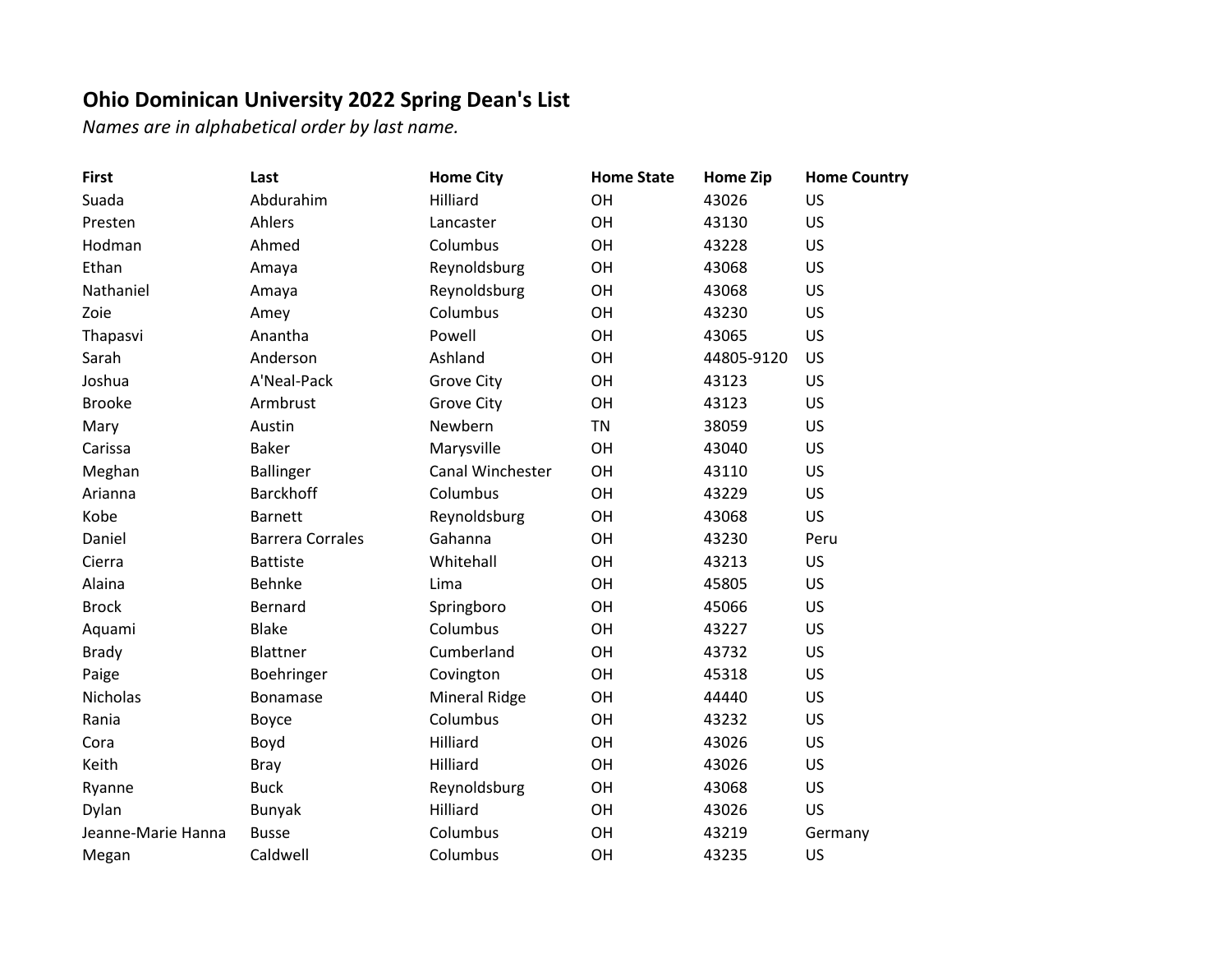| Caden        | Calhoun              | Johnstown        | OH | 43031      | <b>US</b> |
|--------------|----------------------|------------------|----|------------|-----------|
| Cade         | Canter               | Newark           | OH | 43055-7447 | <b>US</b> |
| Amber        | Carswell             | Gahanna          | OH | 43230      | <b>US</b> |
| Kayli        | Carter-Little        | Pickerington     | OH | 43147      | <b>US</b> |
| Erika        | Case                 | Holland          | OH | 43528      | <b>US</b> |
| Mollie       | Catlett              | Powell           | OH | 43065      | <b>US</b> |
| Tiffany      | Chadwell             | Reynoldsburg     | OH | 43068      | <b>US</b> |
| Ella         | Chalecki             | Lebanon          | OH | 45036-7310 | <b>US</b> |
| Steven       | Chapman              | Dayton           | OH | 45424-5534 | <b>US</b> |
| Elizabeth    | Chappell             | Columbus         | OH | 43224      | <b>US</b> |
| Connor       | Christian            | Pataskala        | OH | 43062      | <b>US</b> |
| Andrew       | <b>Click</b>         | Reynoldsburg     | OH | 43068      | <b>US</b> |
| Jessica      | Cobbina              | Columbus         | OH | 43224      | <b>US</b> |
| Fiona        | Cobun                | Columbus         | OH | 43223      | <b>US</b> |
| Ashley       | Comstock             | Hilliard         | OH | 43026      | <b>US</b> |
| McKenna      | Conley               | Mt. Orab         | OH | 45154      | <b>US</b> |
| Zachary      | Contino              | Westerville      | OH | 43081      | <b>US</b> |
| Elizabeth    | Conway               | Cincinnati       | OH | 45248-2103 | <b>US</b> |
| Amber        | Cook                 | <b>Blacklick</b> | OH | 43004      | <b>US</b> |
| Chloe        | Cosgrove             | Lancaster        | OH | 43130      | <b>US</b> |
| Stephen      | Cottrill             | Whitehall        | OH | 43213      | <b>US</b> |
| <b>Brett</b> | Coughlin             | Washington       | IL | 61571      | <b>US</b> |
| Drysten      | Crallie              | Columbus         | OH | 43207      | <b>US</b> |
| William      | Criblez              | Mantua           | OH | 44255      | <b>US</b> |
| Erika        | <b>Cruz Martinez</b> | Galloway         | OH | 43119      | US.       |
| Kevin        | Curry                | Columbus         | OH | 43202      | <b>US</b> |
| McKenzie     | Cushman              | Mechanicsburg    | OH | 43044      | <b>US</b> |
| Dylan        | Dagley               | Wooster          | OH | 44691      | <b>US</b> |
| Jacob        | Daniel               | Troy             | OH | 45373      | <b>US</b> |
| Miller       | <b>Davies</b>        | Massillon        | OH | 44646      | <b>US</b> |
| Austin       | Davis                | Wooster          | OH | 44691      | <b>US</b> |
| De'Aleonta   | Davis                | Columbus         | OH | 43232      | <b>US</b> |
| Dylan        | Davis                | Columbus         | OH | 43228      | <b>US</b> |
| Taiwan       | <b>Dawkins</b>       | Columbus         | OH | 43206      | US        |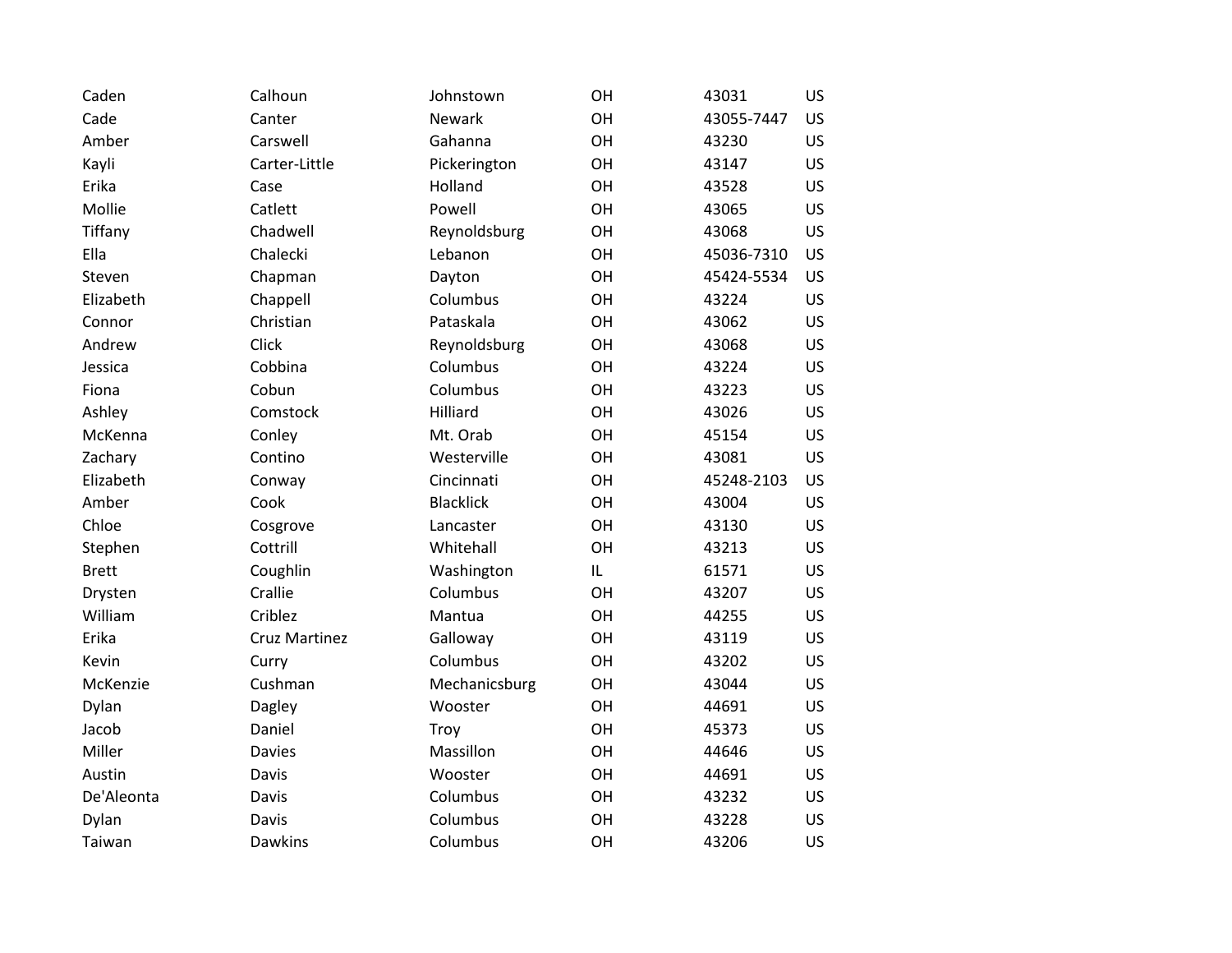| Megan          | Debolt          | Pickerington     | OH        | 43147      | <b>US</b> |
|----------------|-----------------|------------------|-----------|------------|-----------|
| Ellyn          | Deibel          | Lancaster        | OH        | 43130      | <b>US</b> |
| Carleigh       | Deitsch         | Saint Henry      | OH        | 45883      | <b>US</b> |
| Rylee          | Deitsch         | St. Henry        | OH        | 45883-9596 | <b>US</b> |
| Vivian         | Dettwiller      | Otway            | OH        | 45657      | <b>US</b> |
| Abbey          | Dillon          | <b>Bolivar</b>   | OH        | 44612      | <b>US</b> |
| Lillyanna      | Dimel           | Orient           | OH        | 43146      | <b>US</b> |
| Alexander      | Duhr            | Columbus         | OH        | 43219      | US.       |
| Victoria       | Easterling      | Columbus         | OH        | 43229      | <b>US</b> |
| Madison        | Eldridge        | Delaware         | OH        | 43015      | <b>US</b> |
| Maryam         | Elmajdoubi      | Hilliard         | <b>OH</b> | 43026      | <b>US</b> |
| Tuguldur       | Enkhbold        | Columbus         | OH        | 43219      | Mongolia  |
| Steven         | Ervin           | Norwich          | OH        | 43767      | <b>US</b> |
| Jorryn         | Ferguson        | Reynoldsburg     | <b>OH</b> | 43068      | <b>US</b> |
| Danielle       | Fisher          | Powell           | OH        | 43065      | <b>US</b> |
| Jeffrey        | Fisher          | Columbus         | <b>OH</b> | 43207      | <b>US</b> |
| Taylor         | Fitch           | Lancaster        | OH        | 43130      | <b>US</b> |
| Mackenzie      | Fleming         | Columbus         | OH        | 43228      | <b>US</b> |
| Marshall       | Flynn           | Heath            | <b>OH</b> | 43056      | <b>US</b> |
| Shelby         | Flynn           | Heath            | OH        | 43056      | <b>US</b> |
| Dejah          | Freeman         | Columbus         | <b>OH</b> | 43219      | <b>US</b> |
| Jamila         | Fry             | Columbus         | OH        | 43204      | <b>US</b> |
| Lydia          | Fry             | Syracuse         | OH        | 45779      | <b>US</b> |
| Hallie         | Fryman          | Galloway         | <b>OH</b> | 43119      | <b>US</b> |
| Carly          | Fuchs           | Gahanna          | OH        | 43230      | <b>US</b> |
| Youyuan        | Gao             | Columbus         | <b>OH</b> | 43220      | China     |
| Jeanette       | Garcia          | Columbus         | OH        | 43228      | <b>US</b> |
| Hayden         | Garland         | Columbus         | OH        | 43221      | <b>US</b> |
| Alexandra      | Garver          | Springboro       | OH        | 45066-9692 | <b>US</b> |
| Citlalli       | Gasca Rodriguez | Columbus         | OH        | 43235      | <b>US</b> |
| Nicholas       | Giardina        | Pickerington     | <b>OH</b> | 43147      | <b>US</b> |
| <b>Bradley</b> | Gibson          | Columbus         | OH        | 43201      | <b>US</b> |
| <b>Brandon</b> | Gibson          | Fairborn         | OH        | 45324      | <b>US</b> |
| Madison        | Glass           | Canal Winchester | OH        | 43110-8827 | <b>US</b> |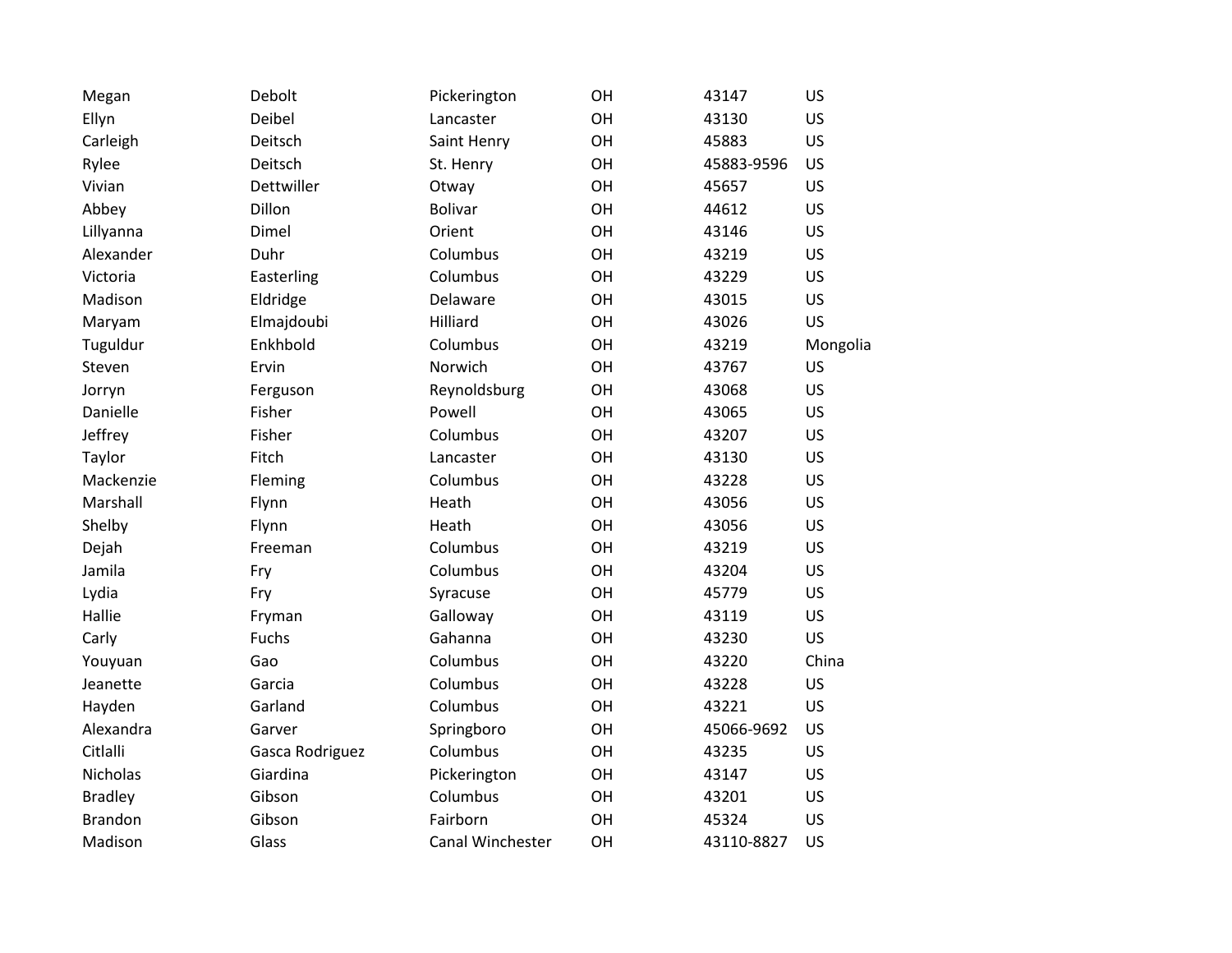| Karah          | Grace        | Pataskala            | OH | 43062 | US        |
|----------------|--------------|----------------------|----|-------|-----------|
| Kaitlin        | Grady        | Twinsburg            | OH | 44087 | <b>US</b> |
| Gabrielle      | Gray         | Reynoldsburg         | OH | 43068 | <b>US</b> |
| Shaneece       | Green        | Columbus             | OH | 43203 | <b>US</b> |
| Makenna        | Greer        | <b>Baltimore</b>     | OH | 43105 | <b>US</b> |
| Jacob          | Gruber       | Westerville          | OH | 43081 | <b>US</b> |
| Annmarie       | Haemmerle    | Carroll              | OH | 43112 | <b>US</b> |
| Garrison       | Hamilton     | Lebanon              | OH | 45036 | <b>US</b> |
| Chase          | Hamrick      | Galena               | OH | 43021 | <b>US</b> |
| Eric           | Harbaugh     | Powell               | OH | 43065 | <b>US</b> |
| Audra          | Hartman      | Grove City           | OH | 43123 | <b>US</b> |
| Khalif         | Hassan       | Columbus             | OH | 43228 | <b>US</b> |
| Kuresho        | Hassan       | Columbus             | OH | 43223 | <b>US</b> |
| Megan          | Hasson       | Cincinnati           | OH | 45215 | <b>US</b> |
| Kylee          | Henry        | Circleville          | OH | 43113 | <b>US</b> |
| Benjamin       | Herman       | Germantown           | OH | 45327 | <b>US</b> |
| <b>Brooke</b>  | Hernandez    | Powell               | OH | 43065 | <b>US</b> |
| Jamie          | Hessing      | Powell               | OH | 43065 | <b>US</b> |
| Alexander      | <b>Hicks</b> | Cincinnati           | OH | 45215 | <b>US</b> |
| Brittney       | Hirst        | Galloway             | OH | 43119 | <b>US</b> |
| <b>Nicklas</b> | Hjort        | Liberty Township     | OH | 45011 | <b>US</b> |
| Emily          | Holland      | <b>Mineral Ridge</b> | OH | 44440 | <b>US</b> |
| Anastasiia     | Holovchenko  | Columbus             | OH | 43214 | Ukraine   |
| Ethan          | Howard       | Loveland             | OH | 45140 | <b>US</b> |
| Jordan         | Howell       | Reynoldsburg         | OH | 43068 | <b>US</b> |
| <b>Brennen</b> | Hunt         | Ashland              | OH | 44805 | <b>US</b> |
| Chase          | Hunt         | Ashland              | OH | 44805 | <b>US</b> |
| Josue          | Infante      | Reynoldsburg         | OH | 43068 | <b>US</b> |
| Shannan        | Ireland      | New Albany           | OH | 43054 | <b>US</b> |
| Faith          | Jackson      | Marysville           | OH | 43040 | <b>US</b> |
| Sidney         | Jackson      | Lewisburg            | OH | 45338 | <b>US</b> |
| Katlyn         | Jamiel       | Wilmington           | OH | 45177 | <b>US</b> |
| Kaleigh        | Jaracz       | Avon                 | OH | 44011 | US        |
| Audrey         | Jenkins      | Canal Winchester     | OH | 43110 | US        |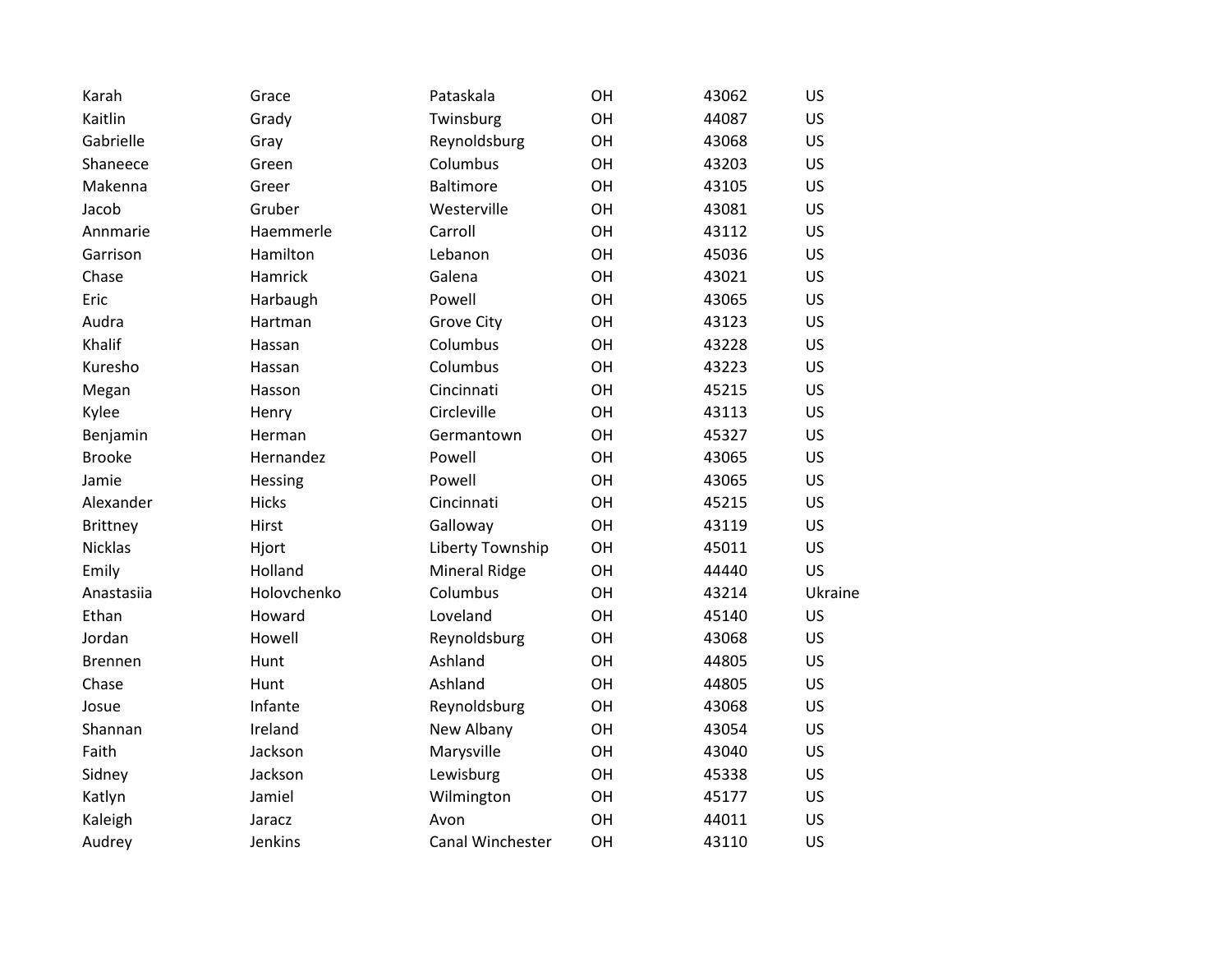| Victoria     | Jenkins      | Columbus          | OH | 43230      | <b>US</b> |
|--------------|--------------|-------------------|----|------------|-----------|
| Franck       | Joseph       | Columbus          | OH | 43207      | <b>US</b> |
| Jahmal       | Joyce        | Columbus          | OH | 43213      | <b>US</b> |
| Natalie      | Jude         | Columbus          | OH | 43204-3245 | <b>US</b> |
| Saleem       | Kazimi       | Columbus          | OH | 43235      | Jordan    |
| Alexis       | Keipert      | Burlington        | KY | 41005      | US        |
| Mackenzie    | Kelleher     | Maineville        | OH | 45039      | <b>US</b> |
| Aleck        | Kelly        | Columbus          | OH | 43235      | <b>US</b> |
| Sofie        | Kibler       | <b>Blacklick</b>  | OH | 43004      | <b>US</b> |
| Danielle     | Kirk         | Adena             | OH | 43901      | <b>US</b> |
| Morgan       | Kirk         | Findlay           | OH | 45840      | <b>US</b> |
| Tyler        | Klingensmith | Columbus          | OH | 43221      | <b>US</b> |
| John         | Knotts       | Worthington       | OH | 43085      | <b>US</b> |
| Ken          | Koech        | Columbus          | OH | 43219      | Kenya     |
| Dillon       | Kopp         | La Grange         | KY | 40031      | <b>US</b> |
| Jacob        | Krous        | Galena            | OH | 43021      | <b>US</b> |
| Haley        | Kurtz        | West Jefferson    | OH | 43162      | <b>US</b> |
| Audra        | Lambert      | Poland            | OH | 44514      | <b>US</b> |
| Marcus       | Langkamp     | Pataskala         | OH | 43062      | <b>US</b> |
| Josie        | Lavigne      | <b>Grove City</b> | OH | 43123      | <b>US</b> |
| Michael      | Lesiecki     | Uhrichsville      | OH | 44683      | <b>US</b> |
| Mya          | Linder       | <b>Grove City</b> | OH | 43123      | <b>US</b> |
| Sydney       | Long         | Ashland           | OH | 44805      | <b>US</b> |
| Mason        | Lowder       | Westerville       | OH | 43081      | <b>US</b> |
| Jarrett      | Lynch        | Germantown        | OH | 45327      | <b>US</b> |
| Sean         | Lynskey      | Westerville       | OH | 43082      | <b>US</b> |
| Sela         | Maben        | Columbus          | OH | 43231      | <b>US</b> |
| Khameron     | Macarthy     | Westerville       | OH | 43082      | <b>US</b> |
| Faisal       | Mahamud      | Columbus          | OH | 43229      | <b>US</b> |
| Gavin        | Majecic      | <b>Grove City</b> | OH | 43123      | <b>US</b> |
| Sean         | Marks        | Delaware          | OH | 43015      | <b>US</b> |
| Cobe         | Marquez      | Waverly           | OH | 45690      | <b>US</b> |
| Lane         | Marshall     | Wooster           | OH | 44691      | <b>US</b> |
| <b>Myles</b> | Martinez     | Columbus          | OH | 43220      | US        |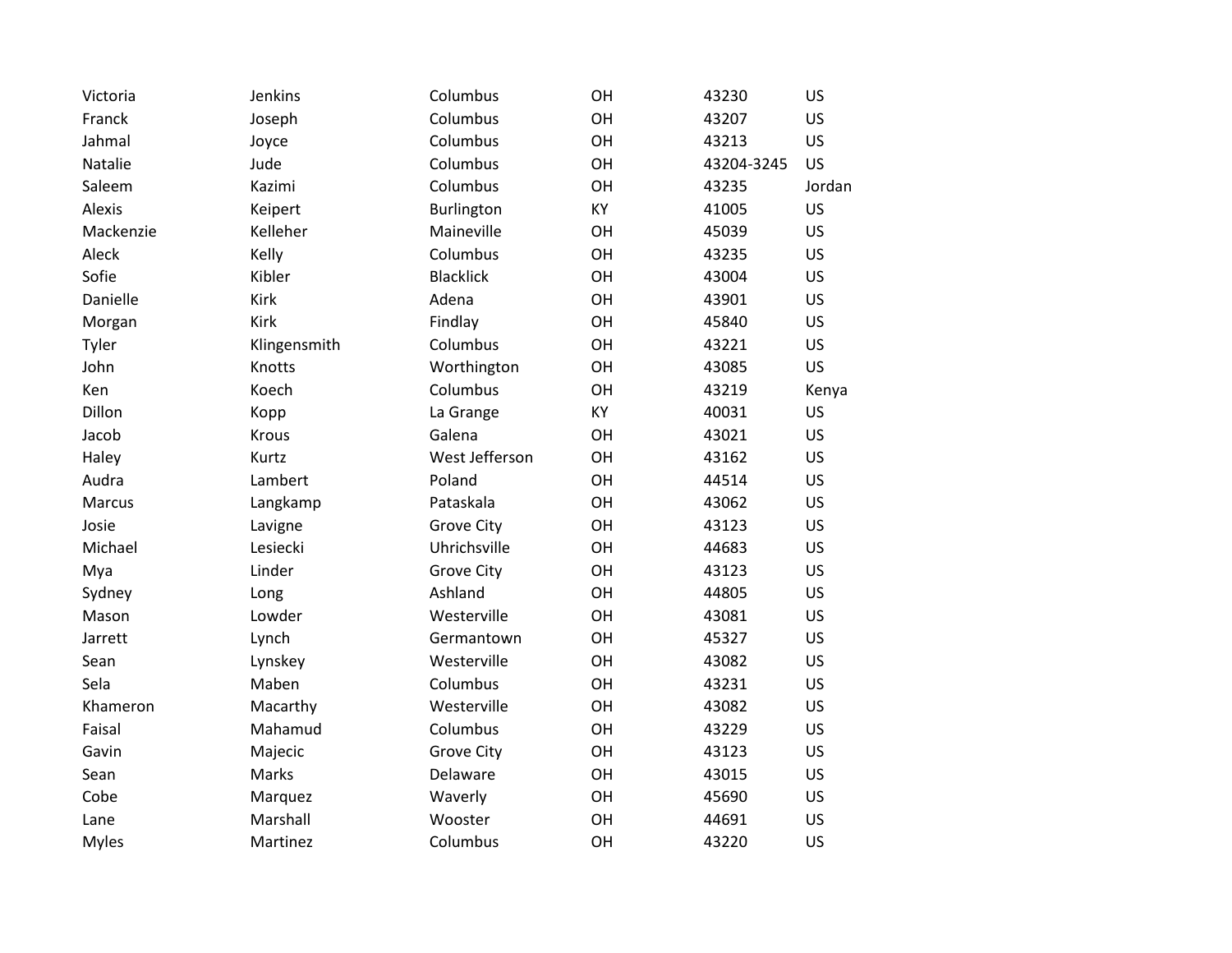| Felipe           | Martinez-Richardson | Columbus         | OH        | 43219      | <b>US</b> |
|------------------|---------------------|------------------|-----------|------------|-----------|
| John             | Mathey              | Copley           | OH        | 44321      | <b>US</b> |
| Alyssa           | Mattern             | <b>Blacklick</b> | OH        | 43004      | <b>US</b> |
| Victoria         | Matthews            | Columbus         | OH        | 43228      | <b>US</b> |
| Kamryn           | Maxwell             | Norwalk          | OH        | 44857      | <b>US</b> |
| Kylee            | May                 | Heath            | OH        | 43056      | <b>US</b> |
| Kathryn          | Maynard             | Pleasantville    | OH        | 43148-9710 | US        |
| Samuel           | Maynard             | Pleasantville    | OH        | 43148-9710 | US        |
| Kayla            | McClendon           | Canal Winchester | OH        | 43110      | <b>US</b> |
| Joseph           | <b>McComis</b>      | Columbus         | OH        | 43209      | <b>US</b> |
| Marley           | McDonald            | Dublin           | OH        | 43017      | <b>US</b> |
| Jadelyn          | McNerney            | Springboro       | OH        | 45066      | <b>US</b> |
| Aurora           | Micheletti          | Columbus         | OH        | 43228      | <b>US</b> |
| Madeline         | Miesle Stokes       | Ottawa           | OH        | 45875      | <b>US</b> |
| <b>Brittany</b>  | Miller              | Hilliard         | OH        | 43026      | <b>US</b> |
| Haley            | Miller              | Galloway         | OH        | 43119      | <b>US</b> |
| Jordan           | Miller              | Galloway         | OH        | 43119      | <b>US</b> |
| Tabitha          | Mogan               | Sunbury          | OH        | 43074-8446 | US        |
| Russell          | Montemarano         | Westerville      | OH        | 43081      | <b>US</b> |
| Jose             | Montoya-Mora        | Columbus         | OH        | 43204      | US        |
| Caleb            | <b>Morris</b>       | Columbus         | OH        | 43207      | <b>US</b> |
| G'nae            | Morrison            | San Antonio      | <b>TX</b> | 78233      | <b>US</b> |
| Reagan           | <b>Mounts</b>       | Gahanna          | OH        | 43230      | <b>US</b> |
| <b>Brynn</b>     | Mullet              | Millersburg      | OH        | 44654      | <b>US</b> |
| Annika           | Musser              | Marion           | OH        | 43302      | <b>US</b> |
| <b>Broderick</b> | Musser              | Marion           | OH        | 43302      | US        |
| Callan           | <b>Myers</b>        | Hillsboro        | OH        | 45133      | <b>US</b> |
| Shyanne          | Neighbor            | Thornville       | OH        | 43076      | US        |
| Alyssa           | Newsom              | Granville        | OH        | 43023      | <b>US</b> |
| Sinikiwe         | Ngwenya             | Columbus         | OH        | 43219      | US        |
| Allison          | Nolan               | Hilliard         | OH        | 43026      | US        |
| Lucas            | Nowosielski         | Medina           | OH        | 44256      | <b>US</b> |
| Elizabeth        | Nunez               | Reynoldsburg     | OH        | 43068-7234 | US        |
| Sierra           | Olsen               | Westerville      | OH        | 43082      | US        |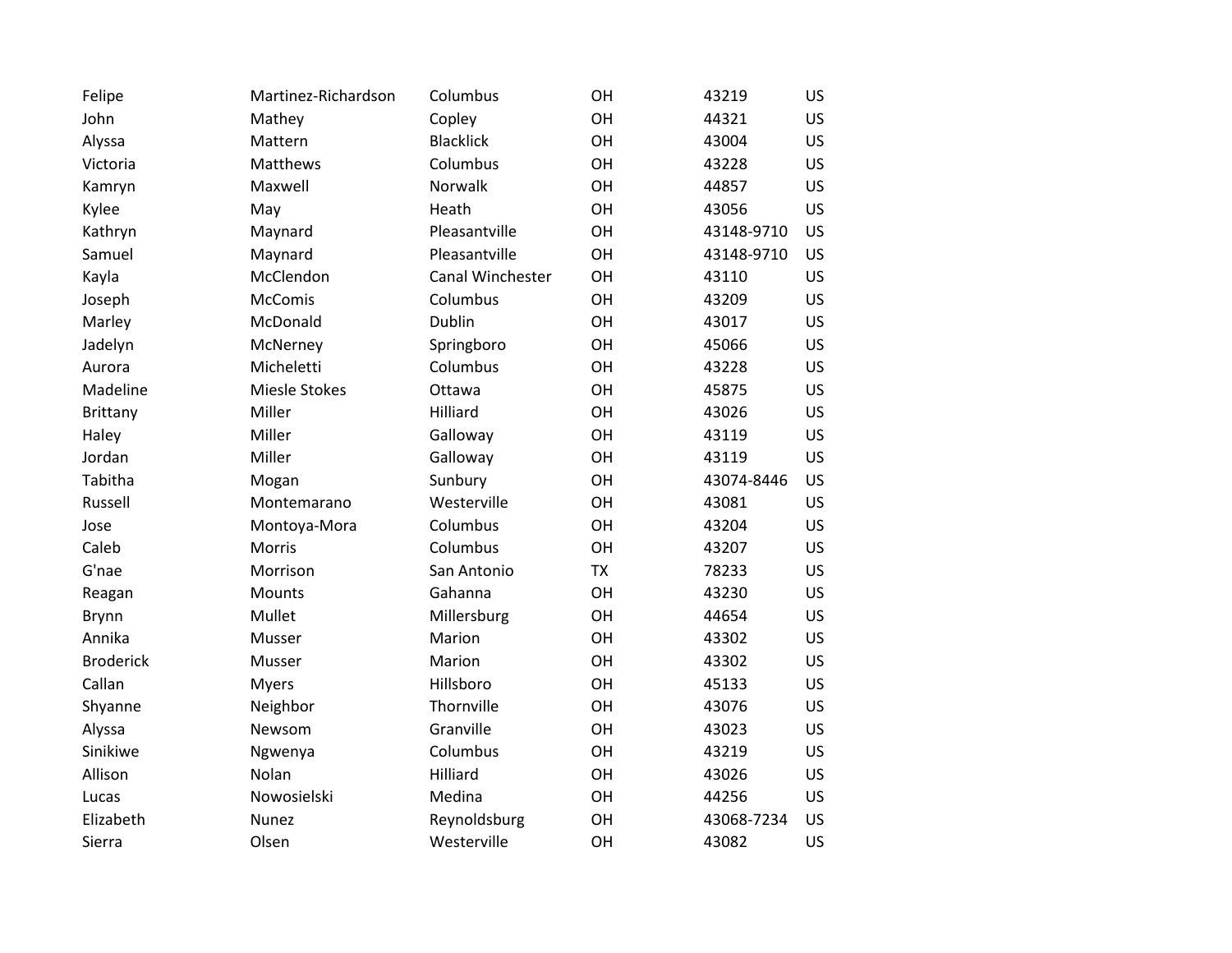| Catherine      | Orsborn         | Westerville           | OH | 43081 | US        |
|----------------|-----------------|-----------------------|----|-------|-----------|
| Leyla          | Osman           | Columbus              | OH | 43204 | <b>US</b> |
| Kassydee       | Owens           | Gulston               | KY | 40830 | <b>US</b> |
| Morgan         | Page            | Columbus              | OH | 43230 | <b>US</b> |
| Natalie        | Parker          | Ostrander             | OH | 43061 | <b>US</b> |
| Courtney       | Parrish         | Lancaster             | OH | 43130 | <b>US</b> |
| Lauren         | Payton          | <b>Blacklick</b>      | OH | 43004 | <b>US</b> |
| Shaly          | Peraza          | Columbus              | OH | 43229 | <b>US</b> |
| Alisha         | Phillips        | Whitehall             | OH | 43213 | <b>US</b> |
| Camryn         | Pickerill       | Seaman                | OH | 45679 | US        |
| Henry          | Pierce          | Rockbridge            | OH | 43149 | <b>US</b> |
| Michael        | Powers          | <b>West Mansfield</b> | OH | 43358 | <b>US</b> |
| Namare         | Pryor           | Columbus              | OH | 43205 | <b>US</b> |
| Cory           | <b>Pulles</b>   | Pickerington          | OH | 43147 | <b>US</b> |
| Henry          | Quijada         | Columbus              | OH | 43229 | US.       |
| Grace          | Rao             | Delaware              | OH | 43015 | <b>US</b> |
| <b>Brianna</b> | Reilly          | Columbus              | OH | 43204 | US.       |
| Amanda         | Remmetter       | Springfield           | OH | 45502 | <b>US</b> |
| Marselina      | Reynoso-Bacilio | Columbus              | OH | 43219 | <b>US</b> |
| Avery          | Rice            | Lima                  | OH | 45805 | <b>US</b> |
| Kaitlyn        | Richard         | Coshocton             | OH | 43812 | <b>US</b> |
| Mario          | Richardson      | Groveport             | OH | 43125 | <b>US</b> |
| Lindsey        | Roca            | Lancaster             | OH | 43130 | US        |
| Jose           | Rosales         | Columbus              | OH | 43219 | Mexico    |
| Sophia         | Sahr            | Johnstown             | OH | 43031 | US        |
| Sai Namitha    | Salian          | Hilliard              | OH | 43026 | <b>US</b> |
| Abrar          | Sanat           | Dublin                | OH | 43017 | US        |
| Ella           | Sayre-Gaylord   | Columbus              | OH | 43232 | <b>US</b> |
| William        | Scheirmann      | Galloway              | OH | 43119 | US        |
| Jacob          | Scherette       | Westlake              | OH | 44145 | <b>US</b> |
| Kennedy        | Schlabach       | Millersburg           | OH | 44654 | <b>US</b> |
| Hannah         | Schoolcraft     | Reynoldsburg          | OH | 43068 | <b>US</b> |
| Cole           | Schweikert      | Waterford             | OH | 45786 | <b>US</b> |
| Cecilia        | Scott           | Beavercreek           | OH | 45430 | US        |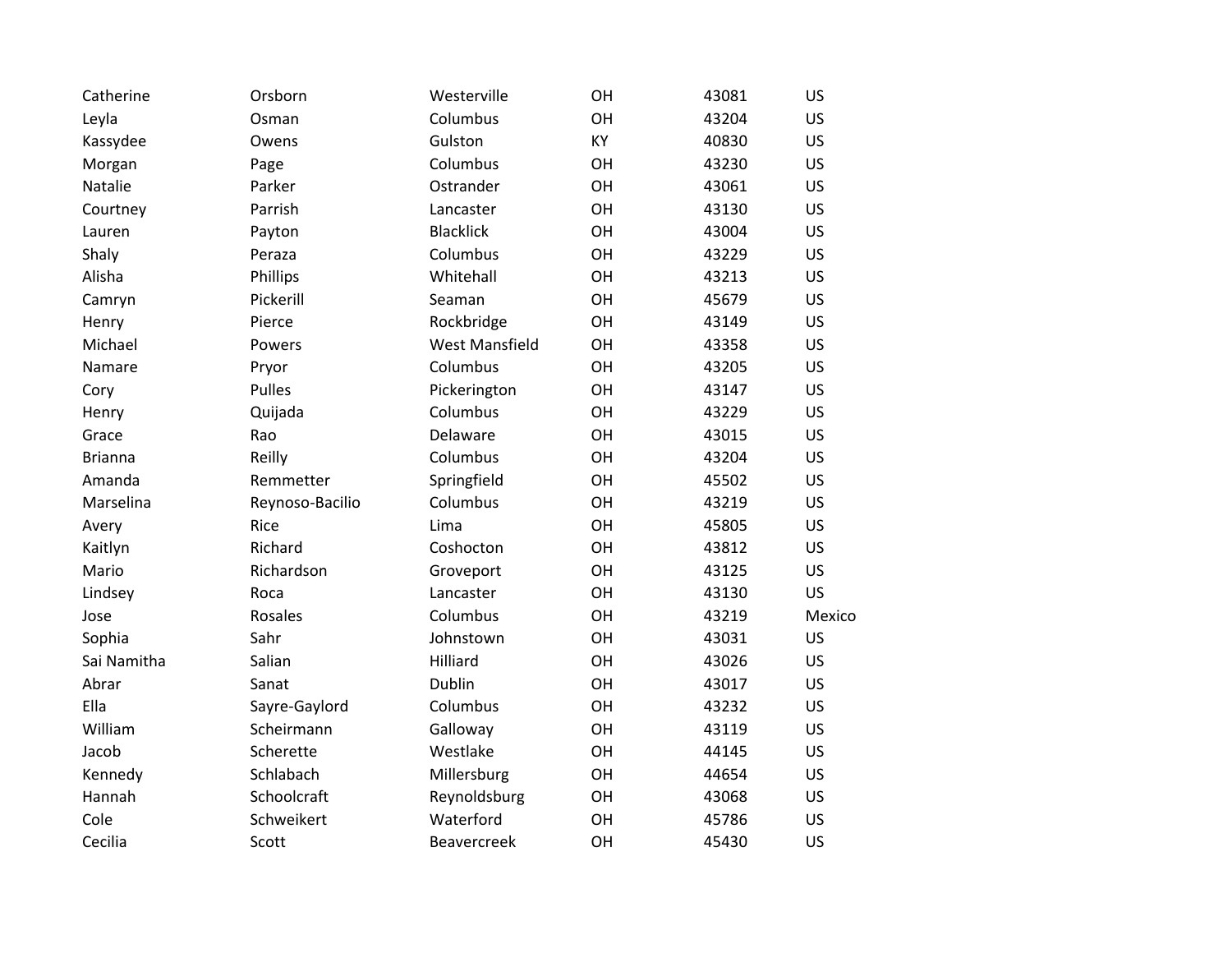| Natalie      | Sexton        | Galloway                | OH        | 43119      | <b>US</b> |
|--------------|---------------|-------------------------|-----------|------------|-----------|
| Kelsey       | Shaffer       | Spencerville            | OH        | 45887      | <b>US</b> |
| Joseph       | Shannon       | Pickerington            | OH        | 43147      | <b>US</b> |
| Madison      | Shemwell      | Owensboro               | <b>KY</b> | 42303-2386 | <b>US</b> |
| Tyler        | Sherman       | Gahanna                 | OH        | 43230-1693 | <b>US</b> |
| Kelsey       | Shoup         | Dalton                  | OH        | 44618      | <b>US</b> |
| Ethan        | Sinning       | <b>Tipp City</b>        | OH        | 45371      | <b>US</b> |
| Keirah       | Smetzer       | Ashland                 | OH        | 44805      | US        |
| Dylan        | Smith         | Reynoldsburg            | OH        | 43068-1744 | <b>US</b> |
| Riley        | Smouther      | <b>Grove City</b>       | OH        | 43123      | US        |
| Kaleb        | Snider        | Pickerington            | OH        | 43147      | US        |
| Juan         | Soto-Munoz    | Columbus                | OH        | 43232-4245 | <b>US</b> |
| Jonathan     | <b>Spears</b> | New Lexington           | OH        | 43764      | <b>US</b> |
| Gabriella    | <b>Stare</b>  | <b>Newark</b>           | OH        | 43055      | <b>US</b> |
| Phillip      | Stauffer      | Orrville                | OH        | 44667      | <b>US</b> |
| Makenna      | Steinhauser   | <b>Grove City</b>       | OH        | 43123      | <b>US</b> |
| Emma         | Stephens      | Columbus                | OH        | 43204      | <b>US</b> |
| Katherine    | Stickley      | Westerville             | OH        | 43081      | <b>US</b> |
| Samuel       | Sutak         | Columbus                | OH        | 43054      | <b>US</b> |
| Zachary      | Szul          | Waterville              | OH        | 43566      | US        |
| Macy         | Tallarico     | <b>Commercial Point</b> | OH        | 43116      | <b>US</b> |
| Spencer      | Tammaro       | New Albany              | OH        | 43054-8916 | <b>US</b> |
| <b>Brady</b> | Tedrow        | <b>Bellville</b>        | OH        | 44813      | <b>US</b> |
| Megan        | <b>Terry</b>  | Galloway                | OH        | 43119      | <b>US</b> |
| Zoe          | Terry         | Galloway                | OH        | 43119      | <b>US</b> |
| Lorelei      | Theve         | Columbus                | OH        | 43203-1522 | US        |
| Lauren       | Thomas        | Somerset                | OH        | 43783      | <b>US</b> |
| Cameron      | Todd          | Mansfield               | OH        | 44906      | US        |
| Abigail      | Topetzes      | Dublin                  | OH        | 43017      | <b>US</b> |
| Molly        | Van Horn      | Granville               | OH        | 43023      | US        |
| Samantha     | Varney        | Westerville             | OH        | 43081      | <b>US</b> |
| Hannah       | Watson        | Frazeysburg             | OH        | 43822      | <b>US</b> |
| Kaden        | Watts         | Zanesville              | OH        | 43701      | US        |
| Nathan       | Webb          | <b>Fishers</b>          | IN        | 46037      | US        |